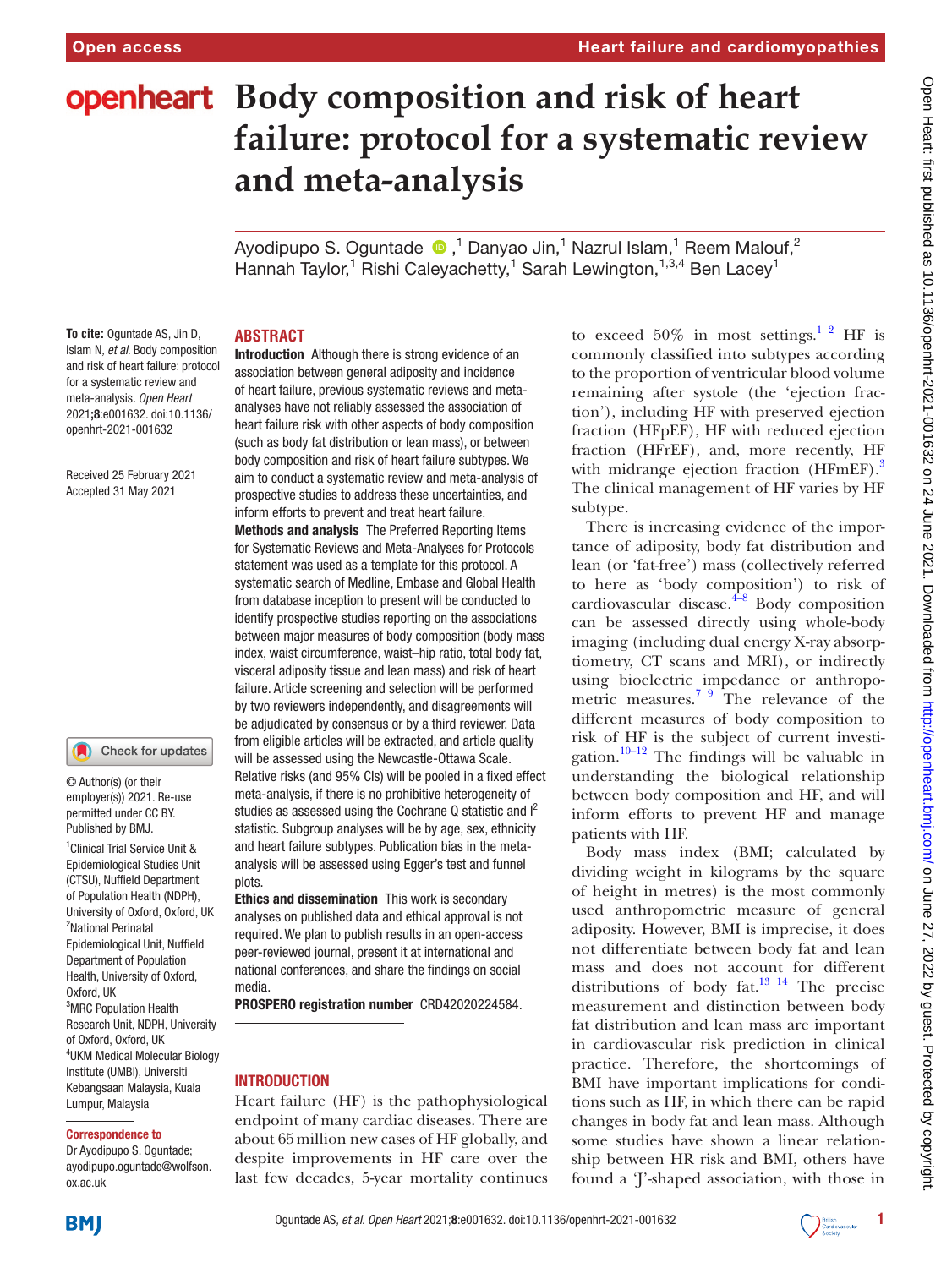the underweight (BMI<18.5 kg/m<sup>2</sup>) and overweight or obese ranges  $(BMI > 25 \text{ kg/m}^2)$  at higher risk than those in the normal range  $(18.5-25 \text{ kg/m}^2)$ .<sup>815-20</sup> For example, a recent study in the UK using the electronic health records of 2million never smokers, found a J-shaped association of BMI with HF mortality with lowest risk in the 20–25 kg/m<sup>2</sup>; above this level,  $10 \text{ kg/m}^2$  higher BMI was associated with about 50% higher risk of HF mortality.<sup>[21](#page-4-7)</sup>

The relationship between HF risk and measures of central adiposity, such as waist circumference or waist– hip ratio, has been less well studied than for BMI.<sup>[22 23](#page-4-8)</sup> However, some studies, such as the Health, Ageing and Body Composition study, have found waist circumference to be more strongly associated with HF risk than the BMI. $^{24}$  Furthermore, prospective studies using wholebody imaging to directly measure body fat distribution have tended to be small, although there is some evidence of markedly strong associations of visceral adipose tissue with vascular risk factors, such as blood pressure.<sup>25</sup> <sup>26</sup> As such, the separate relevance of general and central adiposity to HF risk remains unclear, and the value of whole-body imaging above simpler anthropometric measures in the prognostic stratification of individuals in clinical practice is undetermined.<sup>10 12</sup>

In addition to general adiposity and body fat distribution, there is emerging evidence that lean body mass (measured using bioelectric impedance or whole-body imaging) is associated with cardiovascular risk.<sup>27</sup> 28</sup> In particular, individuals with reduced lean mass (or 'sarcopenia') have been found to be at increased risk of HF, independent of level of adiposity.<sup>29</sup> However, it remains unclear whether this is due to reverse causality, whereby HF causes loss of lean mass, or the effect of changes in the distribution of body fat, or reduced muscle mass itself.

The subtyping of HF based on left ventricular ejection fraction (LVEF) into those with preserved, midrange, or reduced ejection fraction, requires cardiac echocardiography or cardiac MRI. To date, few studies have achieved sufficient scale to reliably describe the association of body composition and HF ejection fraction subtypes. Obesity has been shown to be a risk factor for HFpEF in some observational studies but data on HFrEF and HFmEF are scarce.<sup>22 30–33</sup> Furthermore, previous reviews have tended not to assess the effect of body fat distribution on risk of different HF LVEF subtypes, or on classifications of HF based on likely aetiology, such as ischaemic and nonischaemic  $HF<sup>8-19</sup>$  This is especially important since the association between body composition and HF varies by HF aetiological types as shown in recent studies in the Swedish population.<sup>[34 35](#page-4-13)</sup>

In summary, although there is strong evidence of an association of obesity (as measured by BMI) with incidence and mortality from HF, previous systematic reviews and meta-analyses have not reliably assessed the association of HF risk with body fat distribution and lean mass, or between any of the measure of body composition and risk of HF LVEF subtypes or HF aetiologies. This is in part because such studies require measures of bioelectric

impedance, whole-body imaging or measures of cardiac function that it has not been feasible to include in largescale studies until recently. We aim to conduct a systematic review and meta-analysis of prospective studies to address these uncertainties, and inform efforts to prevent and treat HF.

### **Objectives**

The primary objective of this study is to determine the associations of HF incidence with body composition. The secondary objective is to determine the extent to which these associations vary by age, sex, ethnicity, HF LVEF subtypes and HF aetiologies.

#### Review questions

- 1. What is the association between general adiposity (as measured by BMI and total body fat) and HF incidence?
- 2. What is the association between central adiposity (as measured by waist circumference, waist–hip ratio and visceral adipose tissue) and HF incidence?
- 3. What is the relationship between lean body mass and HF incidence?
- 4. To what extent do these associations between body composition and HF incidence vary by age, sex, ethnicity, HF LVEF subtypes and HF aetiologies?

#### METHODS AND ANALYSIS

This study will be a systematic review and meta-analysis of prospective studies which report the association between body composition measures and HF risk. We followed the Preferred Reporting Items for Systematic Reviews and Meta-Analyses-Protocols (PRISMA-P) review guidelines to draft our protocol (see PRISMA-P checklist in online supplemental appendix  $1$ ).<sup>36</sup> This is a standardised format for reporting systematic review protocol that guarantees accuracy, completeness and transparency of systematic review protocols. This review is registered on PROSPERO (number CRD42020224584), which is an international prospective register of systematic reviews.<sup>[37](#page-5-1)</sup> Registration of the protocol in a prospective register prevents duplicity of studies and strengthen the rigour of the proposed study and compliance with systematic review standards.

### Eligibility criteria

Eligibility criteria will be defined using the participants, exposures, outcomes and study type strategy.<sup>38</sup> Studies that meet the following criteria will be included in the review: (1) participants must be 18 years or over; (2) population-based prospective studies reporting the association between body composition (BMI, waist circumference, waist–hip ratio, total body fat, visceral adiposity tissue, and lean mass) and HF incidence; (3) studies must report outcomes as incident HF diagnosis, HF hospitalisation or HF mortality; (4) study types eligible for inclusion will be prospective cohort, nested case-control,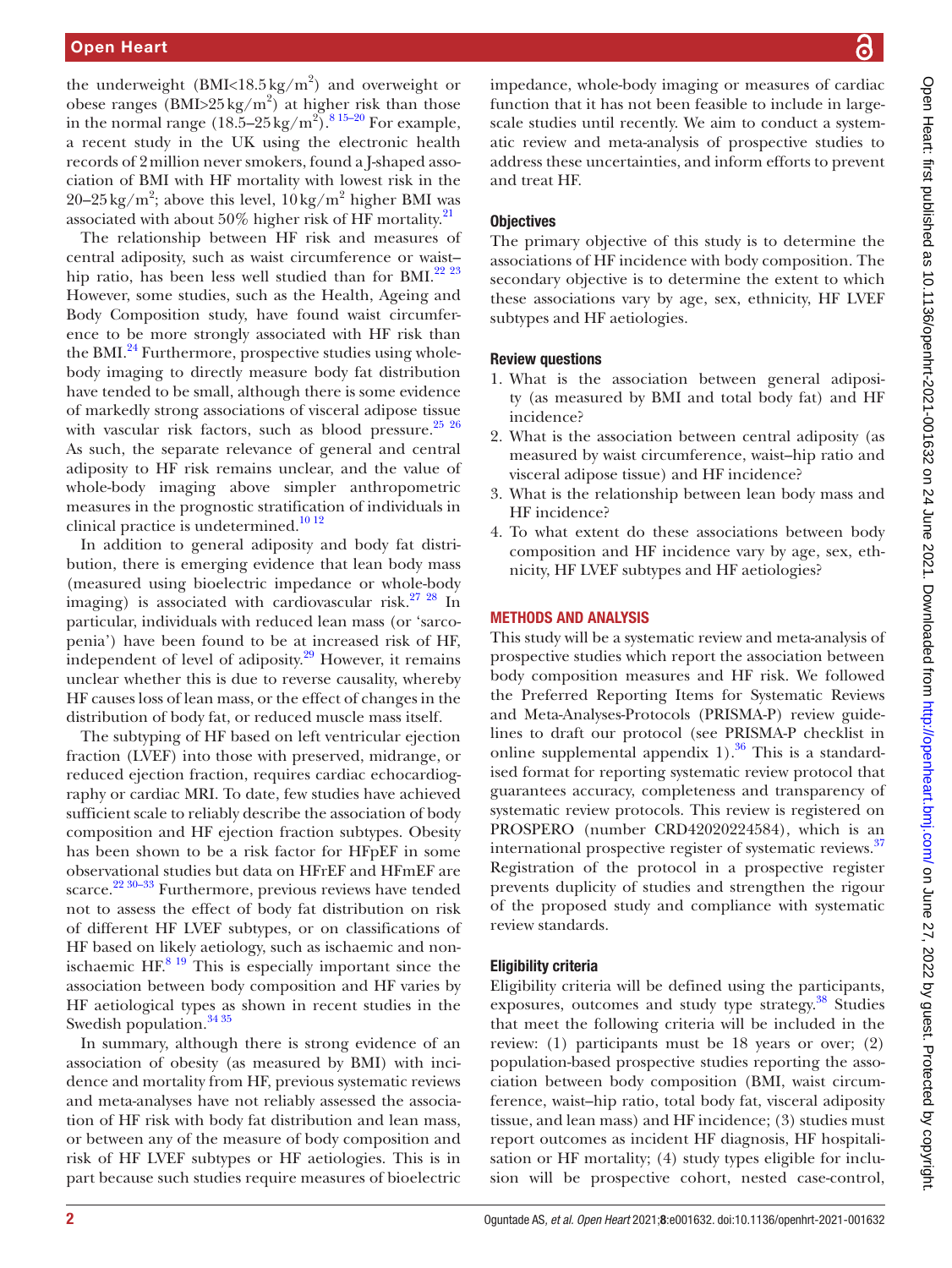retrospective cohort or randomised controlled trials; (5) studies must have been published in English.

# Exclusion criteria

We will exclude: (1) studies other than prospective studies, such as case-control studies (except nested casecontrol studies), review articles, conference abstracts, editorials, letters to the editor and cross-sectional studies; (2) studies which do not report effect sizes of associations between the selected measures of body composition and HF incidence; (3) studies conducted in participants with established HF; (4) studies with incomplete data (which preclude reliable analysis) which could not be obtained after reasonable request from the corresponding author of such studies; (5) studies with too few HF events for reliable analyses (defined here as 20 events or fewer).

# Search strategy

We will conduct a systematic search of Medline, Embase and Global Health databases for articles published from the inception of each of the databases to present using the search strategy developed in conjunction with the information specialist (NR). The MeSH terms were chosen from the thesaurus used for indexing the subject headings. We also checked the search strategy used in previous systematic reviews.[8 19](#page-4-6) MeSH search terms and textwords associated with 'body composition', 'adiposity', 'lean mass', 'obesity', 'sarcopenia', 'heart failure', 'cardiac dysfunction', 'ventricular dysfunction', 'cardiomyopathies', 'cohort studies' and 'adults' will be used for the searches. Reference lists of eligible articles will also be screened for inclusion. Full details of the search strategy in Medline are shown in [table](#page-3-0) 1 below. The syntax of this search strategy will be adapted to Embase and Global Health databases. The search will be limited to English, adults and observational studies or randomised controlled trials with no restriction by date.

# Data management and article screening

Abstracts from articles identified from the database searches will be imported into EndNote reference manager to allow duplicate citations to be deleted. The remaining abstracts will then be uploaded to 'Covidence systematic review' a webpage portal which allows collaborations between two or more reviewers for article screening and selection, based on the study inclusion and exclusion criteria.<sup>39</sup> Title and abstract screening will be undertaken by two review authors (ASO and DJ), blinded to each other's selection. Disagreements will be resolved by discussion and consensus between the two reviewers using the full text version of the selected articles, or where necessary a third reviewer. Where multiple publications are available from a single cohort study, the article to report on the greatest number of HF events will be included. A flow chart of the study selection process will be presented in accordance with the PRISMA state-ment.<sup>[40](#page-5-4)</sup>

## Data extraction and management

Data will be collected from eligible articles using predesigned data extraction form. We will develop and pilottest the data collection form before the start of the study and extract the following variables from each of the eligible articles: name of first author, year of publication, country of study, year of baseline survey, mean follow-up time, selection criteria for study participants, baseline characteristics (including number of participants, mean age and per cent women), measures of body composition at baseline, date of resurvey (if performed), number of new cases of HF (fatal and non-fatal), LVEF among patients with HF, HF subtype(s), HF aetiologies, details of statistical analyses performed (including exclusions, type of statistical model, confounders, crude and adjusted relative risk (RR) estimates and 95% CIs).

# Assessment of study quality and risk of bias

Quality of included studies will be assessed using the Newcastle-Ottawa Scale (NOS) which has been validated for use in systematic reviews. $41$  This will be done by two review authors (ASO and DJ), blinded to each other's selection. Disagreement between the review authors will be resolved by a panel review made up of other study reviewers (NI, BL and RM). The NOS uses three quality assessment parameters (study group selection, group comparability and outcome assessment). $^{42}$  These quality metrics are divided into an eight-item list using a point score system. A score of 9 points denotes studies of highest quality while less than 5 points denotes high risk of bias.[41 42](#page-5-5)

# Data synthesis and analysis

Descriptive characteristics of included studies will be reported, together with tables of the RRs extracted from each study. For the systematic review, findings from each study will be discussed in qualitative analyses. For metaanalyses, the RR estimates and 95% CIs for the association between different body composition measures and HF events will be extracted from each study and pooled using a fixed effects model. We will abstract the risk estimates from the most fully adjusted model except where such models adjusted for potential intermediate risk factors in a further step. In such cases, we will use models which did not include such intermediate factors. Where studies only reported RR in subgroups, we will use fixedeffect meta-analysis to generate an overall study-level RR so that each study will be represented only once in the main analysis. Where possible, subgroup analyses will be performed for each body composition measure and HF outcome, by age, sex, ethnicity, HF LVEF subtypes and HF aetiologies (eg, ischaemic heart disease, cardiomyopathy, congenital heart disease, valvular heart disease, hypertension or diabetes). Risk estimates and their 95%CI will be rescaled to 1-SD increase where appropriate to facilitate comparison across studies. Sensitivity analysis will be performed by restricting analyses to studies with a low risk of bias. In sensitivity analyses,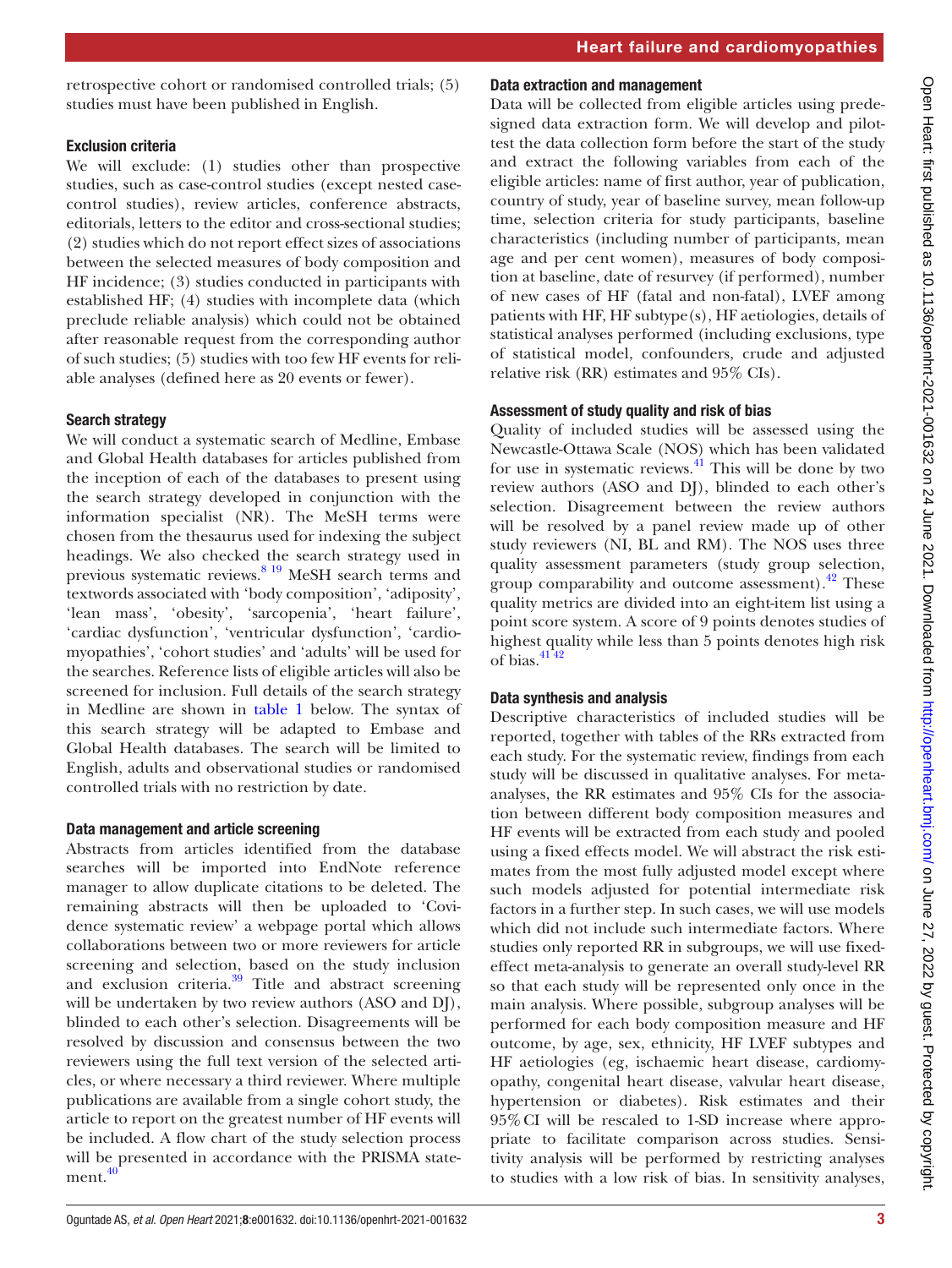<span id="page-3-0"></span>

| Table 1<br>Search strategy in Medline |                 |                                                                                                                                                                                                                                                                                                                                                                                                                                                                                                                                                                                                                                                                                                                                                                      |                                                                                                                                                                                                                                                                                                                                                                                                                                                                                                                                                                                                                                                                                       |
|---------------------------------------|-----------------|----------------------------------------------------------------------------------------------------------------------------------------------------------------------------------------------------------------------------------------------------------------------------------------------------------------------------------------------------------------------------------------------------------------------------------------------------------------------------------------------------------------------------------------------------------------------------------------------------------------------------------------------------------------------------------------------------------------------------------------------------------------------|---------------------------------------------------------------------------------------------------------------------------------------------------------------------------------------------------------------------------------------------------------------------------------------------------------------------------------------------------------------------------------------------------------------------------------------------------------------------------------------------------------------------------------------------------------------------------------------------------------------------------------------------------------------------------------------|
| <b>Search</b>                         | <b>Keywords</b> | <b>Thesaurus (MeSH)</b>                                                                                                                                                                                                                                                                                                                                                                                                                                                                                                                                                                                                                                                                                                                                              | <b>Textwords</b>                                                                                                                                                                                                                                                                                                                                                                                                                                                                                                                                                                                                                                                                      |
| #1                                    | <b>Exposure</b> | <b>Body Composition/</b><br><b>Body Weights and Measures/</b><br>Adipose Tissue/<br>Obesity/<br><b>Obesity Hypoventilation Syndrome/</b><br>Obesity, Abdominal/<br>Obesity, Metabolically Benign/<br>Obesity, Morbid/<br>Obesity Management/<br>Bariatrics/<br>Metabolic Syndrome/<br>Adipocytes/<br>Adiposity/<br><b>Body Fat Distribution/</b><br>Anthropometry/ exp Subcutaneous Fat/ exp Subcutaneous Fat,<br>Abdominal/<br>Body Mass Index/<br>Body Weight/<br><b>Body Height/</b><br><b>Waist Circumference/</b><br>Waist-Height Ratio/<br>Waist-Hip Ratio/<br><b>Body Constitution/</b><br>Somatotypes/<br><b>Body Size/</b><br>Overweight/<br>Abdominal Fat/<br><b>Body Weight Changes/</b><br>Sarcopenia/<br>Thinness/<br>Cachexia/<br>Intra-Abdominal Fat/ | ((body or abdom <sup>*</sup> or intraabdom <sup>*</sup> or central or truncal or<br>trunk or appendicular or subcutaneous or sub-cutaneous<br>or visceral or limb or arm or leg or peripheral or android or<br>gynoid) adj fat?).mp body composition* body weight and<br>measure* adipos* obes* metabolic syndrome* overweight*<br>BMI* adipocyt* fat distribution* fat mass* anthropometr*<br>quetelet* index* body weight* body height* waist<br>circumference* waist-height ratio* hip circumference*<br>waist-hip ratio* body constitution*<br>Somatotypes* body size* body mass* sarcop?enia*<br>thinness* muscle mass* muscle bulk* lean mass* fat-free<br>mass* skeletal bulk* |
| #2                                    | Outcomes        | exp Heart Failure/<br>Pulmonary Edema/<br>Ventricular Dysfunction/<br>Ventricular Dysfunction, Left/<br>Ventricular Dysfunction, Right/<br>Cardiomyopathy, Dilated/exp Cardiomyopathies/<br>Cardiomegaly/<br>Hypertrophy, Left Ventricular/<br>Hypertrophy, Right Ventricular/ exp Ventricular Function/                                                                                                                                                                                                                                                                                                                                                                                                                                                             | heart failure* cardiac failure* diastolic HF* systolic HF*<br>pulmonary o?dema<br>HFrEF*<br>HFpEF*<br>HFmEF* ventricular failure* biventricular failure* cardiac<br>dysfunction* ventricular dysfunction* cardiomyopath*<br>dilated cardiomyopath* cardiorenal syndrome*<br>cardiomegaly* ventricular* hypertrophy* cardia*<br>hypertrophy* ventricular function ventricular remodeling*<br>cardia* remodeling*<br>BNP*<br>NT-BNP* natriuretic peptide*                                                                                                                                                                                                                               |
| #3                                    | Study type      | exp Cohort Studies/<br>Observational Study/                                                                                                                                                                                                                                                                                                                                                                                                                                                                                                                                                                                                                                                                                                                          | cohort* longitudinal* prospective* follow-up* observational<br>* incidence stud*                                                                                                                                                                                                                                                                                                                                                                                                                                                                                                                                                                                                      |
| #4                                    |                 | #1 AND #2 AND #3                                                                                                                                                                                                                                                                                                                                                                                                                                                                                                                                                                                                                                                                                                                                                     |                                                                                                                                                                                                                                                                                                                                                                                                                                                                                                                                                                                                                                                                                       |

we will test for the effect of (1) including studies which reported on HF aetiologies (eg, ischaemic heart disease, cardiomyopathy, congenital heart disease, valvular heart disease, hypertension or diabetes) and HF LVEF subtypes (HFpEF, HFrEF and HFmEF); (2) excluding studies which used national databases as opposed to prospective cohort analysis; (3) excluding individual studies to investigate extreme results. Meta-analyses of reported associations will be presented using forest plots. Heterogeneity between studies will be determined using Q statistic and I<sup>2</sup> statistic. We will consider  $I^2 > 50\%$  as a significant level of heterogeneity.<sup>43</sup> Publication bias will be assessed using

funnel plots and Egger's test. The quality and risk of bias of included studies will also be presented in tables and discussed in the final publication. Data analysis will be conducted using SAS software, V.9 (SAS Institute).

### **CONCLUSION**

This systematic review will provide answers on the biological relationship between different body composition indices and incident HF risk. This will be invaluable for risk prediction of different HF types in clinical practice. It will also shed light on the independent and additive role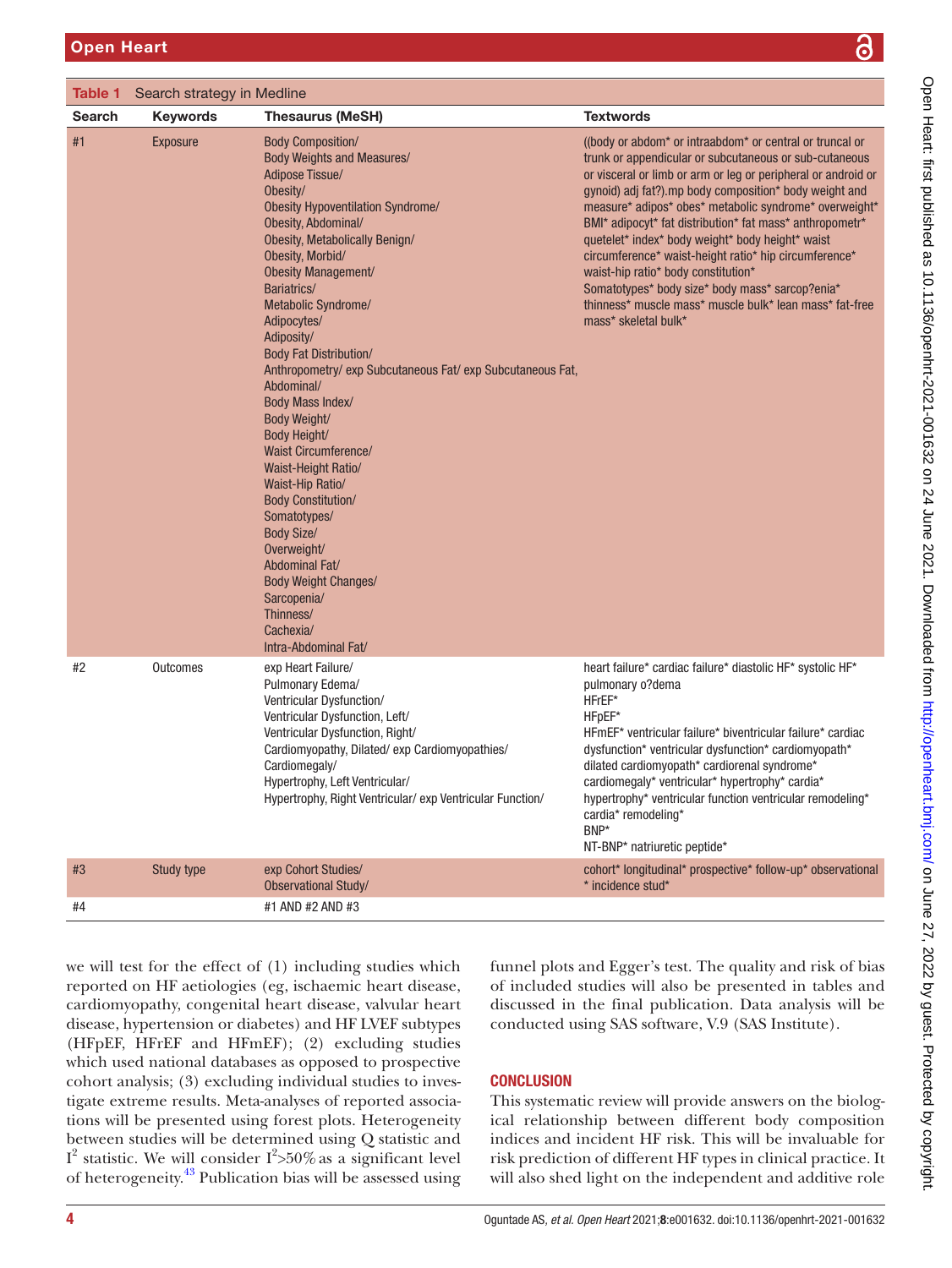# Heart failure and cardiomyopathies

of whole-body imaging to conventional anthropometric indices in the risk stratification of patients in primary care. This is especially important given the increased prevalence of overweight and obesity globally in the adult workforce.<sup>44</sup> This will contribute to the evidence base for weight management and weight reduction strategies in reducing HF risk.

#### Twitter Ayodipupo S. Oguntade [@AyodipupoOgunt1](https://twitter.com/AyodipupoOgunt1)

Acknowledgements We acknowledge Nia Roberts (NR) for working with the authors to develop the search strategy for this work.

Contributors ASO, DJ, BL, RC and SL conceptualised the study. ASO, NI, SL, BL, RC and HT designed the statistical analysis plan. BL, RC, SL, NI, RM and HT provided training in systematic review, data synthesis and supervised the protocol. ASO wrote the initial draft. All authors contributed to the final draft and approved the final manuscript.

Funding This work was funded by a doctoral scholarship to ASO from the Nuffield Department of Population Health (NDPH), University of Oxford (Oxford, UK). BL acknowledges support from the UK Biobank, the National Institute for Health Research Biomedical Research Centre (Oxford, UK), and the BHF Centre of Research Excellence (Oxford, UK).

Competing interests SL reports grants from the Medical Research Council (MRC) and research funding from the US Centres for Disease Control and Prevention Foundation (with support from Amgen) during the conduct of the study.

Patient consent for publication Not required.

Provenance and peer review Not commissioned; externally peer reviewed.

Data availability statement Data sharing is not applicable as no datasets generated and/or analysed for this study.

Open access This is an open access article distributed in accordance with the Creative Commons Attribution 4.0 Unported (CC BY 4.0) license, which permits others to copy, redistribute, remix, transform and build upon this work for any purpose, provided the original work is properly cited, a link to the licence is given, and indication of whether changes were made. See: [https://creativecommons.org/](https://creativecommons.org/licenses/by/4.0/) [licenses/by/4.0/.](https://creativecommons.org/licenses/by/4.0/)

#### ORCID iD

Ayodipupo S. Oguntade<http://orcid.org/0000-0001-8802-8590>

#### **REFERENCES**

- <span id="page-4-0"></span>1 Lippi G, Sanchis-Gomar F. Global epidemiology and future trends of heart failure. *[AME Med J](http://dx.doi.org/10.21037/amj.2020.03.03)* 2020;5:15–16.
- 2 Taylor CJ, Ordóñez-Mena JM, Roalfe AK, *et al*. Trends in survival after a diagnosis of heart failure in the United Kingdom 2000-2017: population based cohort study. *[BMJ](http://dx.doi.org/10.1136/bmj.l223)* 2019;364:l223.
- <span id="page-4-1"></span>3 Ponikowski P, Voors AA, Anker SD, *et al*. 2016 ESC Guidelines for the diagnosis and treatment of acute and chronic heart failure: The Task Force for the diagnosis and treatment of acute and chronic heart failure of the European Society of Cardiology (ESC)Developed with the special contribution of the Heart Failure Association (HFA) of the ESC. *[Eur Heart J](http://dx.doi.org/10.1093/eurheartj/ehw128)* 2016;37:2129–200.
- <span id="page-4-2"></span>4 Tian S, Xu Y. Association of sarcopenic obesity with the risk of all-cause mortality: a meta-analysis of prospective cohort studies. *[Geriatr Gerontol Int](http://dx.doi.org/10.1111/ggi.12579)* 2016;16:155–66.
- 5 Sharma A, Lavie CJ, Borer JS, *et al*. Meta-analysis of the relation of body mass index to all-cause and cardiovascular mortality and hospitalization in patients with chronic heart failure. *[Am J Cardiol](http://dx.doi.org/10.1016/j.amjcard.2015.02.024)* 2015;115:1428–34.
- 6 Chandramouli C, Tay WT, Bamadhaj NS, *et al*. Association of obesity with heart failure outcomes in 11 Asian regions: a cohort study. *[PLoS](http://dx.doi.org/10.1371/journal.pmed.1002916) [Med](http://dx.doi.org/10.1371/journal.pmed.1002916)* 2019;16:1–17.
- <span id="page-4-3"></span>7 Amato MC, Guarnotta V, Giordano C. Body composition assessment for the definition of cardiometabolic risk. *[J Endocrinol Invest](http://dx.doi.org/10.3275/8943)* 2013;36:537–43.
- <span id="page-4-6"></span>8 Aune D, Sen A, Norat T, *et al*. Body mass index, abdominal fatness, and heart failure incidence and mortality: a systematic review and dose-response meta-analysis of prospective studies. *[Circulation](http://dx.doi.org/10.1161/CIRCULATIONAHA.115.016801)* 2016;133:639–49.
- Rotella CM, Dicembrini I. Measurement of body composition as a surrogate evaluation of energy balance in obese patients. *[World J](http://dx.doi.org/10.5662/wjm.v5.i1.1)  [Methodol](http://dx.doi.org/10.5662/wjm.v5.i1.1)* 2015;5:1–9.
- <span id="page-4-4"></span>10 Andreoli A, Garaci F, Cafarelli FP, Pio F, *et al*. Body composition in clinical practice. *[Eur J Radiol](http://dx.doi.org/10.1016/j.ejrad.2016.02.005)* 2016;85:1461–8.
- 11 Borga M, West J, Bell JD, *et al*. Advanced body composition assessment: from body mass index to body composition profiling. *[J](http://dx.doi.org/10.1136/jim-2018-000722)  [Investig Med](http://dx.doi.org/10.1136/jim-2018-000722)* 2018;66:887–95.
- 12 Thibault R, Pichard C. The evaluation of body composition: a useful tool for clinical practice. *[Ann Nutr Metab](http://dx.doi.org/10.1159/000334879)* 2012;60:6–16.
- <span id="page-4-5"></span>13 FB H. Measurements of Adiposity and Body Composition. In: *Obesity epidemiology*. Oxford: Oxford University Press, 2009: 1–45.
- 14 Kim CH. Measurements of adiposity and body composition. *[KJO](http://dx.doi.org/10.7570/kjo.2016.25.3.115)* 2016;25:115–20.
- 15 Rahimi K, Bennett D, Conrad N, *et al*. Risk prediction in patients with heart failure: a systematic review and analysis. *[JACC Heart Fail](http://dx.doi.org/10.1016/j.jchf.2014.04.008)* 2014;2:440–6.
- 16 Yang H, Negishi K, Otahal P, *et al*. Clinical prediction of incident heart failure risk: a systematic review and meta-analysis. *[Open Heart](http://dx.doi.org/10.1136/openhrt-2014-000222)* 2015;2:e000222–8.
- 17 Global BMI Mortality Collaboration, Di Angelantonio E, Bhupathiraju S, *et al*. Body-mass index and all-cause mortality: individualparticipant-data meta-analysis of 239 prospective studies in four continents. *[Lancet](http://dx.doi.org/10.1016/S0140-6736(16)30175-1)* 2016;388:776–86.
- 18 Huang M-Y, Wang M-Y, Lin Y-S, *et al*. The association between metabolically healthy obesity, cardiovascular disease, and all-cause mortality risk in Asia: a systematic review and meta-analysis. *[Int J](http://dx.doi.org/10.3390/ijerph17041320)  [Environ Res Public Health](http://dx.doi.org/10.3390/ijerph17041320)* 2020;17:1–11.
- 19 Mahajan R, Stokes M, Elliott A, *et al*. Complex interaction of obesity, intentional weight loss and heart failure: a systematic review and meta-analysis. *[Heart](http://dx.doi.org/10.1136/heartjnl-2019-314770)* 2020;106:58–68.
- 20 Campbell DJ, Gong FF, Jelinek MV, *et al*. Threshold body mass index and sex-specific waist circumference for increased risk of heart failure with preserved ejection fraction. *[Eur J Prev Cardiol](http://dx.doi.org/10.1177/2047487319851298)* 2019;26:1594–602.
- <span id="page-4-7"></span>21 Bhaskaran K, Dos-Santos-Silva I, Leon DA, *et al*. Association of BMI with overall and cause-specific mortality: a population-based cohort study of 3·6 million adults in the UK. *[Lancet Diabetes Endocrinol](http://dx.doi.org/10.1016/S2213-8587(18)30288-2)* 2018;6:944–53.
- <span id="page-4-8"></span>22 Rao VN, Zhao D, Allison MA, *et al*. Adiposity and incident heart failure and its subtypes MESA (multi-ethnic study of atherosclerosis). *[JACC Heart Fail](http://dx.doi.org/10.1016/j.jchf.2018.07.009)* 2018;6:999–1007.
- 23 Pandey A, Kondamudi N, Patel KV, *et al*. Association between regional adipose tissue distribution and risk of heart failure among blacks. *[Circ Heart Fail](http://dx.doi.org/10.1161/CIRCHEARTFAILURE.118.005629)* 2018;11:e005629.
- <span id="page-4-9"></span>24 Nicklas BJ, Cesari M, Penninx BWJH, *et al*. Abdominal obesity is an independent risk factor for chronic heart failure in older people. *[J Am](http://dx.doi.org/10.1111/j.1532-5415.2005.00624.x)  [Geriatr Soc](http://dx.doi.org/10.1111/j.1532-5415.2005.00624.x)* 2006;54:413–20.
- <span id="page-4-10"></span>25 Malden D, Lacey B, Emberson J, *et al*. Body fat distribution and systolic blood pressure in 10,000 adults with whole-body imaging: UK Biobank and Oxford Biobank. *[Obesity](http://dx.doi.org/10.1002/oby.22509)* 2019;27:1200–6.
- 26 Liu J, Fox CS, Hickson DA, *et al*. Impact of abdominal visceral and subcutaneous adipose tissue on cardiometabolic risk factors: the Jackson Heart Study. *[J Clin Endocrinol Metab](http://dx.doi.org/10.1210/jc.2010-1378)* 2010;95:5419–26.
- <span id="page-4-11"></span>27 Fenger-Grøn M, Overvad K, Tjønneland A, *et al*. Lean body mass is the predominant anthropometric risk factor for atrial fibrillation. *[J Am](http://dx.doi.org/10.1016/j.jacc.2017.03.558)  [Coll Cardiol](http://dx.doi.org/10.1016/j.jacc.2017.03.558)* 2017;69:2488–97.
- 28 Carbone S, Billingsley HE, Rodriguez-Miguelez P, *et al*. Lean mass abnormalities in heart failure: the role of sarcopenia, sarcopenic obesity, and cachexia. *[Curr Probl Cardiol](http://dx.doi.org/10.1016/j.cpcardiol.2019.03.006)* 2020;45:100417.
- <span id="page-4-12"></span>29 De Schutter A, Lavie CJ, Kachur S, *et al*. Body composition and mortality in a large cohort with preserved ejection fraction: Untangling the obesity paradox. *[Mayo Clin Proc](http://dx.doi.org/10.1016/j.mayocp.2014.04.025)* 2014;89:1072–9.
- 30 Tsujimoto T, Kajio H. Abdominal obesity is associated with an increased risk of all-cause mortality in patients with HFpEF. *[J Am](http://dx.doi.org/10.1016/j.jacc.2017.09.1111)  [Coll Cardiol](http://dx.doi.org/10.1016/j.jacc.2017.09.1111)* 2017;70:2739–49.
- 31 Oh A, Okazaki R, Sam F, *et al*. Heart failure with preserved ejection fraction and adipose tissue: a story of two tales. *[Front Cardiovasc](http://dx.doi.org/10.3389/fcvm.2019.00110)  [Med](http://dx.doi.org/10.3389/fcvm.2019.00110)* 2019;6:1–10.
- 32 Lam CSP, Chandramouli C, Fat CC. Fat, female, Fatigued: features of the obese HFpEF phenotype. *[JACC Heart Fail](http://dx.doi.org/10.1016/j.jchf.2018.06.006)* 2018;6:710–3.
- 33 Pandey A, LaMonte M, Klein L, *et al*. Relationship between physical activity, body mass index, and risk of heart failure. *[J Am Coll Cardiol](http://dx.doi.org/10.1016/j.jacc.2016.11.081)* 2017;69:1129–42.
- <span id="page-4-13"></span>34 Björck L, Lundberg C, Schaufelberger M, *et al*. Body mass index in women aged 18 to 45 and subsequent risk of heart failure. *[Eur J](http://dx.doi.org/10.1177/2047487319882510)  [Prev Cardiol](http://dx.doi.org/10.1177/2047487319882510)* 2020;27:1165–74.
- 35 Rosengren A, Åberg M, Robertson J, *et al*. Body weight in adolescence and long-term risk of early heart failure in adulthood among men in Sweden. *[Eur Heart J](http://dx.doi.org/10.1093/eurheartj/ehw221)* 2017;38:1926–33.